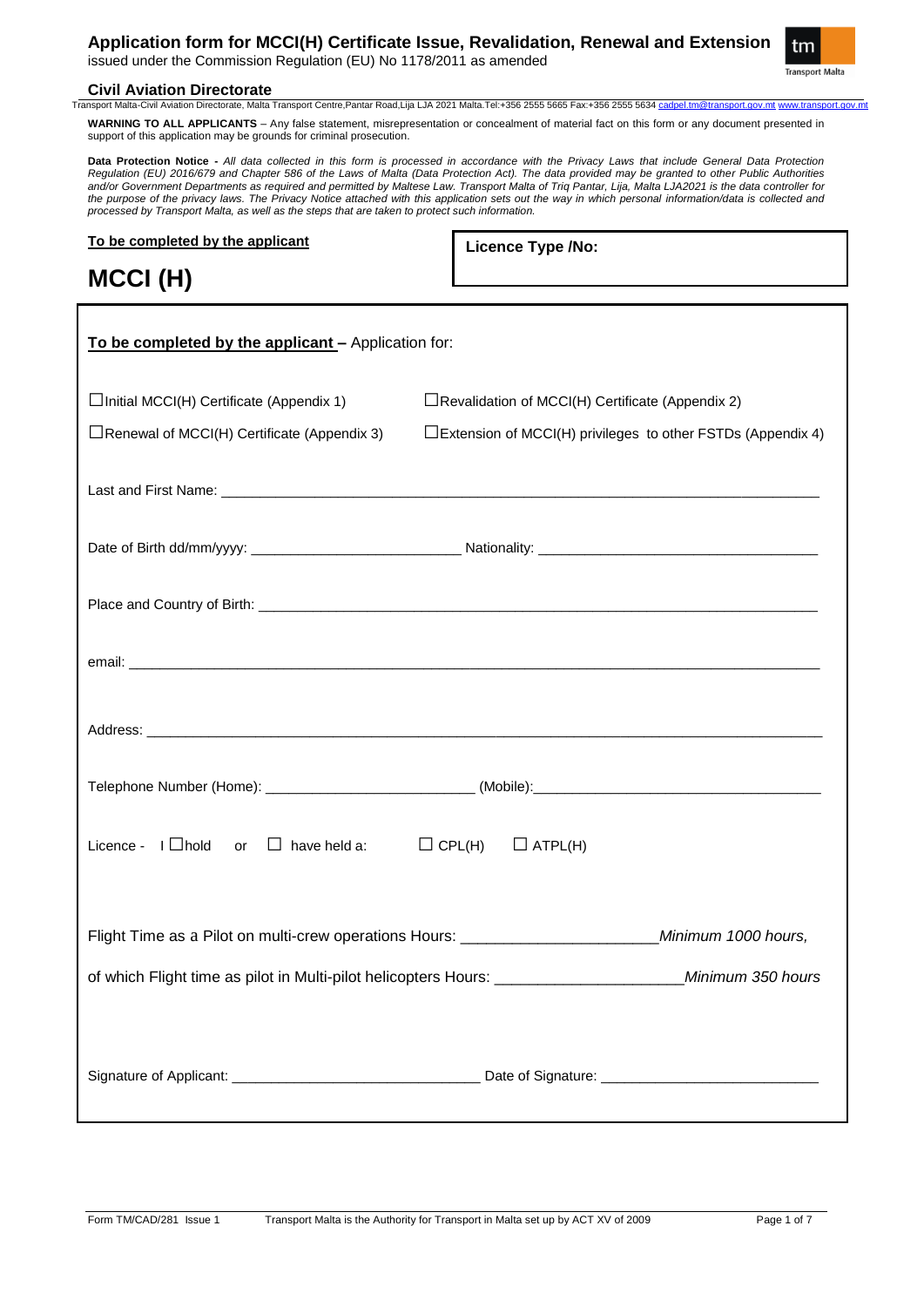issued under the Commission Regulation (EU) No 1178/2011 as amended



**Civil Aviation Directorate** Transport Malta-Civil Aviation Directorate, Malta Transport Centre,Pantar Road,Lija LJA 2021 Malta.Tel:+356 2555 5665 Fax:+356 2555 5634 cadpel.tm@transport.gov.mt www.transport.gov.mt

| <b>Appendix 1</b>                                                                                                                                                    | Applicant's Full Name and Licence No:                                                                                          |  |  |  |
|----------------------------------------------------------------------------------------------------------------------------------------------------------------------|--------------------------------------------------------------------------------------------------------------------------------|--|--|--|
| MCCI (H) - First Issue                                                                                                                                               |                                                                                                                                |  |  |  |
| To be completed by ATO and signed by Head of training                                                                                                                |                                                                                                                                |  |  |  |
| The ATO confirms that the candidate has been trained according to the approved syllabus for the MCCI (H), and<br>assures the level of proficiency required.          |                                                                                                                                |  |  |  |
|                                                                                                                                                                      |                                                                                                                                |  |  |  |
|                                                                                                                                                                      |                                                                                                                                |  |  |  |
|                                                                                                                                                                      |                                                                                                                                |  |  |  |
|                                                                                                                                                                      |                                                                                                                                |  |  |  |
|                                                                                                                                                                      |                                                                                                                                |  |  |  |
|                                                                                                                                                                      |                                                                                                                                |  |  |  |
| Technical training related to the type of FSTD where applicant wishes to conduct instruction. Hours: ____________                                                    |                                                                                                                                |  |  |  |
| I being a $\Box$ TRI $\Box$ SFI $\Box$ MCCI nominated by the ATO for the purpose of supervising the applicant in accordance                                          |                                                                                                                                |  |  |  |
|                                                                                                                                                                      |                                                                                                                                |  |  |  |
|                                                                                                                                                                      | $\Box$ FTD 2/3, $\Box$ FFS Hours ___________(Minimum 3 hours) of practical instruction, which was $\Box$ flight instruction or |  |  |  |
| $\Box$ MCC instruction under my supervision and to my satisfaction. These hours included an assessment of the                                                        |                                                                                                                                |  |  |  |
| applicant`s competence as described in FCL.920. Result of Assessment of Competence LPass LFail                                                                       |                                                                                                                                |  |  |  |
|                                                                                                                                                                      |                                                                                                                                |  |  |  |
|                                                                                                                                                                      |                                                                                                                                |  |  |  |
|                                                                                                                                                                      |                                                                                                                                |  |  |  |
|                                                                                                                                                                      | Course Start Date: ________________________________Course Completion Date: ___________________________________                 |  |  |  |
| Credit (if applicable)                                                                                                                                               |                                                                                                                                |  |  |  |
| (i) Applicants holding or having held an FI, TRI, CRI, IRI or SFI certificate shall fully be credited towards the<br>requirement for the teaching and learning part. |                                                                                                                                |  |  |  |
|                                                                                                                                                                      |                                                                                                                                |  |  |  |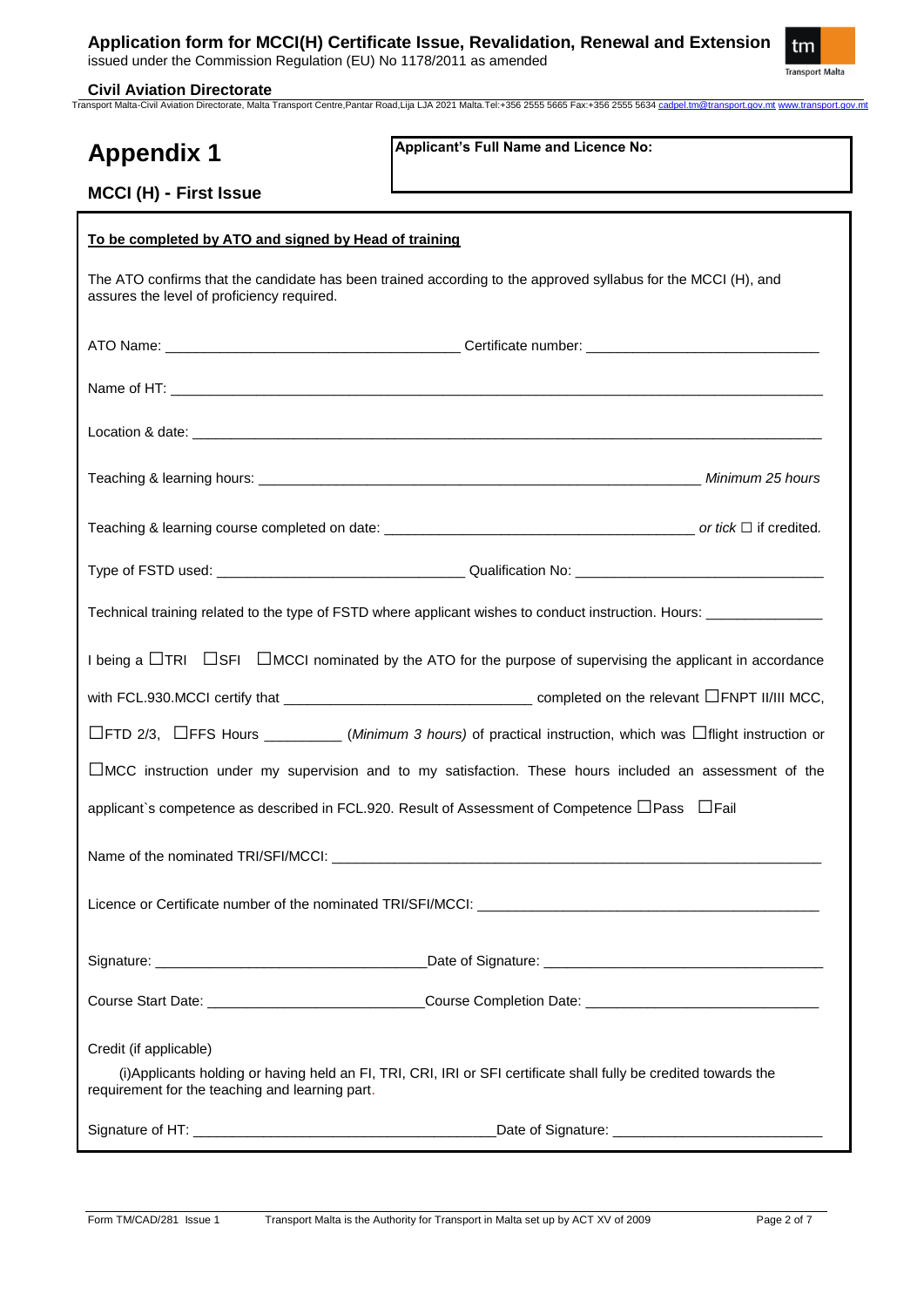|  |  | Application form for MCCI(H) Certificate Issue, Revalidation, Renewal and Extension |
|--|--|-------------------------------------------------------------------------------------|
|  |  |                                                                                     |

|                                                                                                            | Transport Malta-Civil Aviation Directorate, Malta Transport Centre, Pantar Road, Lija LJA 2021 Malta.Tel:+356 2555 5665 Fax:+356 2555 5634 cadpel.tm@transport.gov.mt www.transport.gov.m |
|------------------------------------------------------------------------------------------------------------|-------------------------------------------------------------------------------------------------------------------------------------------------------------------------------------------|
| <b>Appendix 2</b><br>MCCI (H) - Revalidation                                                               | Applicant's Full Name and Licence No:                                                                                                                                                     |
| For revalidation                                                                                           |                                                                                                                                                                                           |
|                                                                                                            | of an MCCI(H) certificate, the holder shall fulfil the following within the last12 months of the validity period of the MCCI certificate :                                                |
| To be completed by ATO and signed by Head of Training                                                      |                                                                                                                                                                                           |
|                                                                                                            |                                                                                                                                                                                           |
|                                                                                                            |                                                                                                                                                                                           |
|                                                                                                            |                                                                                                                                                                                           |
|                                                                                                            |                                                                                                                                                                                           |
|                                                                                                            | I being a $\Box$ TRI $\Box$ SFI $\Box$ MCCI nominated by the ATO for the purpose of supervising the applicant in accordance                                                               |
|                                                                                                            |                                                                                                                                                                                           |
|                                                                                                            | $\Box$ FTD 2/3, $\Box$ FFS Hours ____________(Minimum 3 hours) of practical instruction, which was $\Box$ flight instruction or                                                           |
|                                                                                                            | $\Box$ MCC instruction under my supervision and to my satisfaction. These hours included an assessment of the                                                                             |
|                                                                                                            |                                                                                                                                                                                           |
| applicant's competence as described in FCL.920. Result of Assessment of Competence $\Box$ Pass $\Box$ Fail |                                                                                                                                                                                           |
|                                                                                                            |                                                                                                                                                                                           |
|                                                                                                            |                                                                                                                                                                                           |
|                                                                                                            | Signature of the nominated TRI/SFI/MCCI: _________________________ Date of Signature: ________________________                                                                            |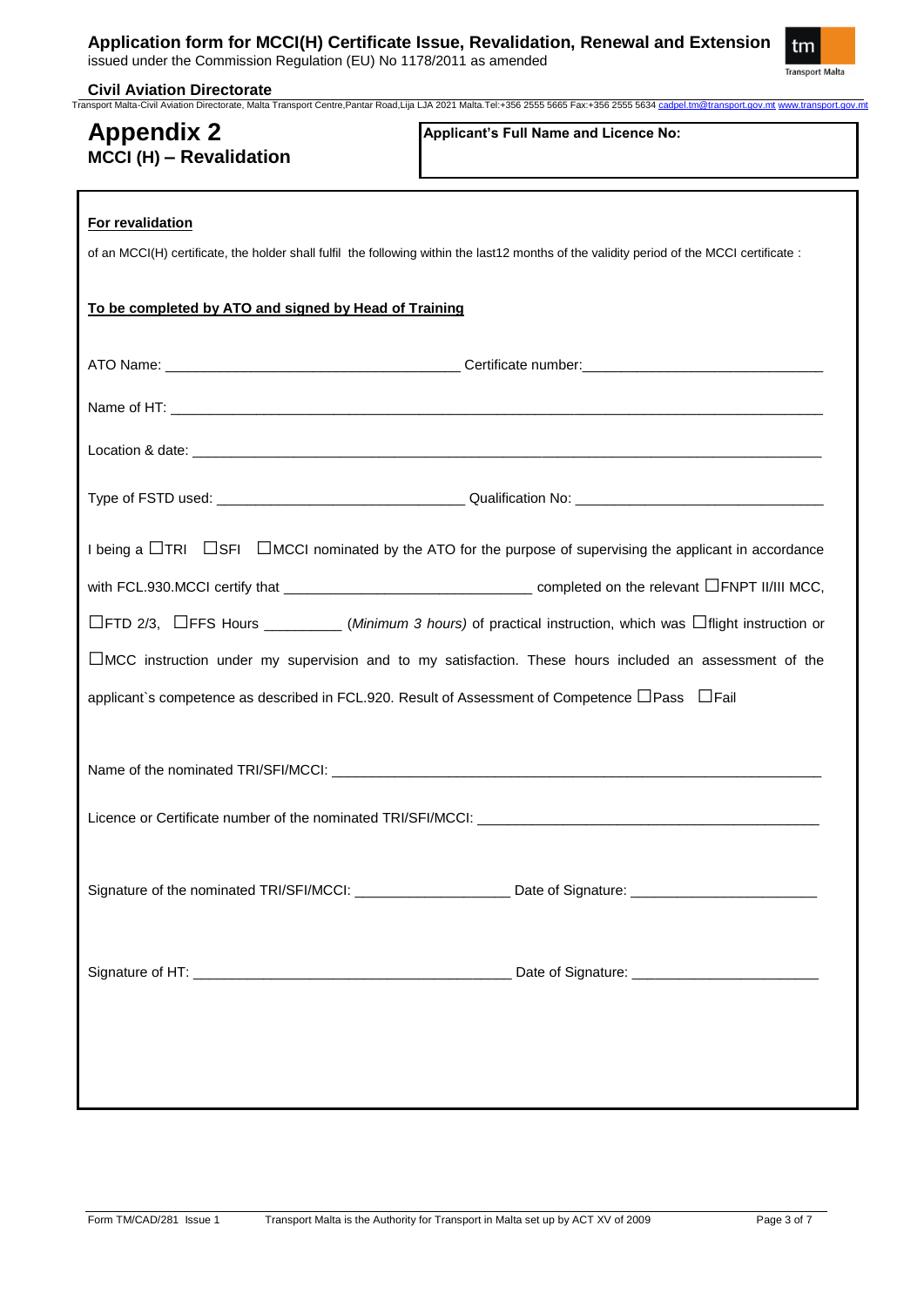### **Application form for MCCI(H) Certificate Issue, Revalidation, Renewal and Extension**

issued under the Commission Regulation (EU) No 1178/2011 as amended



**Civil Aviation Directorate** Transport Malta-Civil Aviation Directorate, Malta Transport Centre,Pantar Road,Lija LJA 2021 Malta.Tel:+356 2555 5665 Fax:+356 2555 5634 cadpel.tm@transport.gov.mt www.transport.gov.mt

| <b>Appendix 3</b>                                                                                                                        | Applicant's Full Name and Licence No:                                                                                                                                                                                                                                                                                                                                                     |  |  |
|------------------------------------------------------------------------------------------------------------------------------------------|-------------------------------------------------------------------------------------------------------------------------------------------------------------------------------------------------------------------------------------------------------------------------------------------------------------------------------------------------------------------------------------------|--|--|
| MCCI (H) - Renewal                                                                                                                       |                                                                                                                                                                                                                                                                                                                                                                                           |  |  |
| <b>For Renewal</b><br>If the MCCI (H) certificate has lapsed, the applicant shall, within a period of 12 months before renewal complete: |                                                                                                                                                                                                                                                                                                                                                                                           |  |  |
| To be completed by ATO and signed by Head of Training                                                                                    |                                                                                                                                                                                                                                                                                                                                                                                           |  |  |
|                                                                                                                                          |                                                                                                                                                                                                                                                                                                                                                                                           |  |  |
|                                                                                                                                          |                                                                                                                                                                                                                                                                                                                                                                                           |  |  |
|                                                                                                                                          |                                                                                                                                                                                                                                                                                                                                                                                           |  |  |
|                                                                                                                                          |                                                                                                                                                                                                                                                                                                                                                                                           |  |  |
|                                                                                                                                          |                                                                                                                                                                                                                                                                                                                                                                                           |  |  |
| I being a $\Box$ TRI $\Box$ SFI $\Box$ MCCI nominated by the ATO for the purpose of supervising the applicant in accordance              |                                                                                                                                                                                                                                                                                                                                                                                           |  |  |
|                                                                                                                                          | with FCL.930.MCCI certify that $\frac{1}{\sqrt{1-\frac{1}{2}}\sqrt{1-\frac{1}{2}}\sqrt{1-\frac{1}{2}}\sqrt{1-\frac{1}{2}}\sqrt{1-\frac{1}{2}}\sqrt{1-\frac{1}{2}}\sqrt{1-\frac{1}{2}}\sqrt{1-\frac{1}{2}}\sqrt{1-\frac{1}{2}}\sqrt{1-\frac{1}{2}}\sqrt{1-\frac{1}{2}}\sqrt{1-\frac{1}{2}}\sqrt{1-\frac{1}{2}}\sqrt{1-\frac{1}{2}}\sqrt{1-\frac{1}{2}}\sqrt{1-\frac{1}{2}}\sqrt{1-\frac{1$ |  |  |
|                                                                                                                                          | $\Box$ FTD 2/3, $\Box$ FFS Hours ____________(Minimum 3 hours) of practical instruction, which was $\Box$ flight instruction or                                                                                                                                                                                                                                                           |  |  |
| $\Box$ MCC instruction under my supervision and to my satisfaction. These hours included an assessment of the                            |                                                                                                                                                                                                                                                                                                                                                                                           |  |  |
| applicant's competence as described in FCL.920. Result of Assessment of Competence $\Box$ Pass $\Box$ Fail                               |                                                                                                                                                                                                                                                                                                                                                                                           |  |  |
|                                                                                                                                          |                                                                                                                                                                                                                                                                                                                                                                                           |  |  |
|                                                                                                                                          |                                                                                                                                                                                                                                                                                                                                                                                           |  |  |
|                                                                                                                                          |                                                                                                                                                                                                                                                                                                                                                                                           |  |  |
|                                                                                                                                          | Signature of the nominated TRI/SFI/MCCI: __________________________Date of Signature: ________________________                                                                                                                                                                                                                                                                            |  |  |
|                                                                                                                                          |                                                                                                                                                                                                                                                                                                                                                                                           |  |  |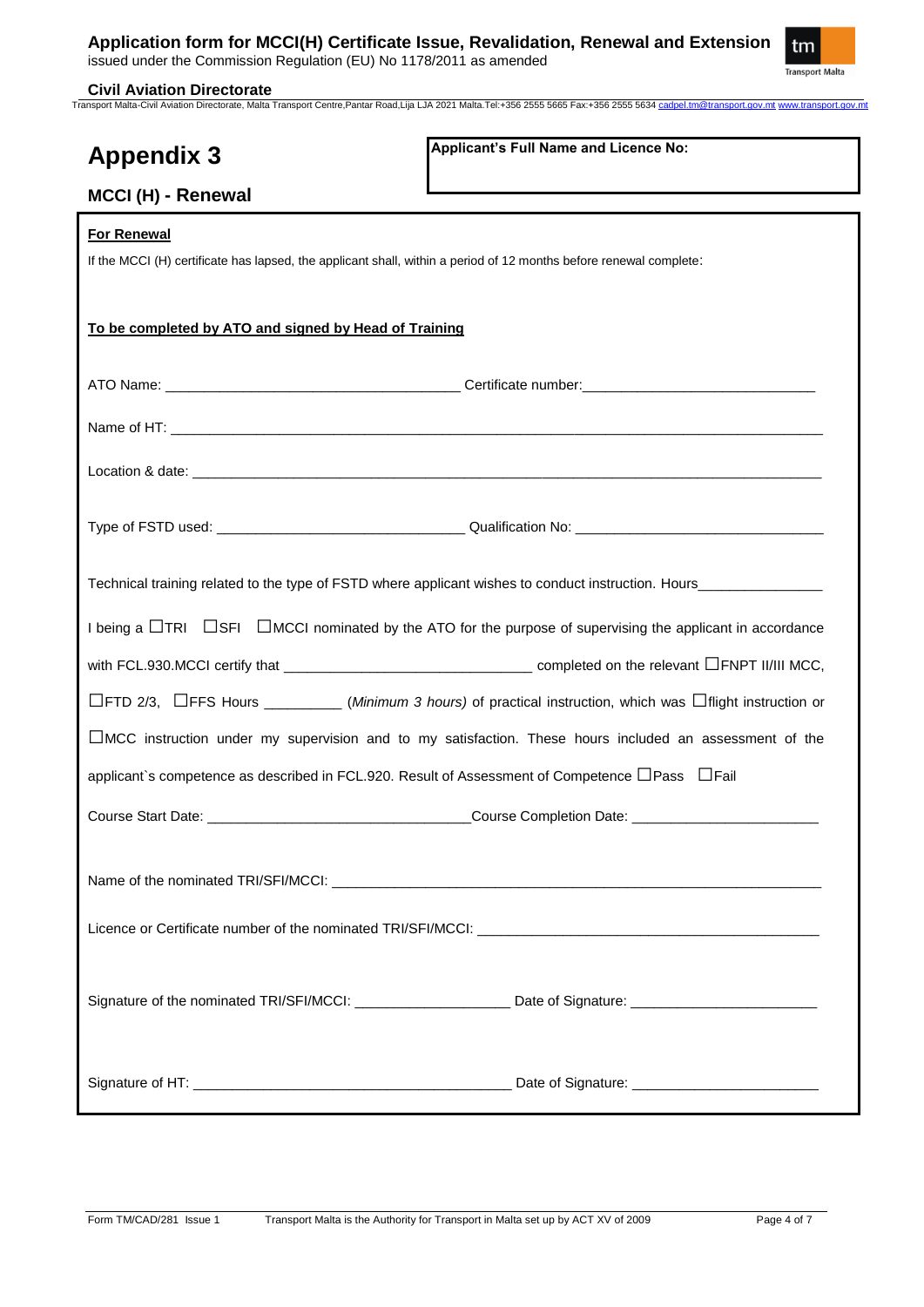issued under the Commission Regulation (EU) No 1178/2011 as amended



#### **Civil Aviation Directorate**

Transport Malta-Civil Aviation Directorate, Malta Transport Centre,Pantar Road,Lija LJA 2021 Malta.Tel:+356 2555 5665 Fax:+356 2555 5634 cadpel.tm@transport.gov.mt www.transport.gov.mt

# **Appendix 3**

**Applicant's Full Name and Licence No:**

# **MCCI (H) – Extension to other FSTDs**

| To be completed by ATO and signed by Head of Training                                                                                                                                                                         |  |  |  |
|-------------------------------------------------------------------------------------------------------------------------------------------------------------------------------------------------------------------------------|--|--|--|
|                                                                                                                                                                                                                               |  |  |  |
|                                                                                                                                                                                                                               |  |  |  |
| Location & date: the contract of the contract of the contract of the contract of the contract of the contract of the contract of the contract of the contract of the contract of the contract of the contract of the contract |  |  |  |
|                                                                                                                                                                                                                               |  |  |  |
| I being a $\Box$ TRI $\Box$ SFI $\Box$ MCCI nominated by the ATO for the purpose of supervising the applicant in accordance                                                                                                   |  |  |  |
|                                                                                                                                                                                                                               |  |  |  |
| $\Box$ FTD 2/3, $\Box$ FFS Hours ___________(Minimum 3 hours) of practical instruction, which was $\Box$ flight instruction or                                                                                                |  |  |  |
| □MCC instruction under my supervision and to my satisfaction. These hours included an assessment of the                                                                                                                       |  |  |  |
| applicant's competence as described in FCL.920. Result of Assessment of Competence □ Pass □ Fail                                                                                                                              |  |  |  |
|                                                                                                                                                                                                                               |  |  |  |
|                                                                                                                                                                                                                               |  |  |  |
|                                                                                                                                                                                                                               |  |  |  |
| Signature of the nominated TRI/SFI/MCCI: ____________________________Date of Signature: ______________________                                                                                                                |  |  |  |
|                                                                                                                                                                                                                               |  |  |  |
|                                                                                                                                                                                                                               |  |  |  |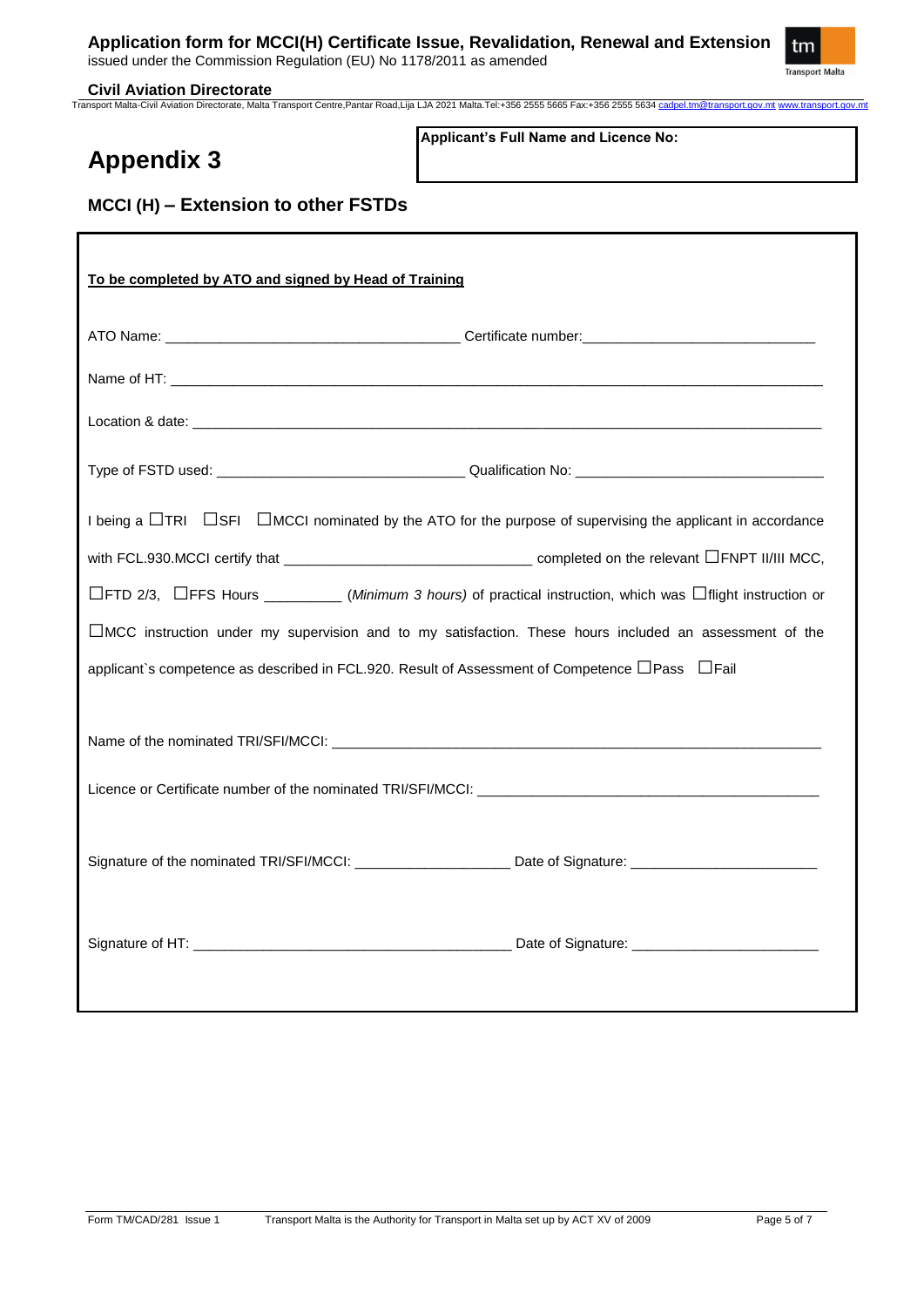

#### **Civil Aviation Directorate**

Transport Malta-Civil Aviation Directorate, Malta Transport Centre,Pantar Road,Lija LJA 2021 Malta.Tel:+356 2555 5665 Fax:+356 2555 5634 g

## **MCCI (H) Certificate First Issue Submission Instructions**

### **Documents required:** 1. A copy of the Malta ID Card (both sides) or Passport [Original has to be presented before licence is collected / Not required if the applicant already holds a Malta part FCL licence]. 2. A copy of the Licence held. 3. Log Book – All flight instruction must be signed by the instructor. 4. Copy of Instructor Certificate if credit is given - *if applicable.* 5. Copy of ATO Approval Certificate if not issued by Transport Malta. 6. Assessment of Competence Report. 7. MCCI Course Completion Certificate. 8. Certificate of training completed for MCCI(H) revalidation or renewal. 9. Copy of Licence /instructor Certificate of the instructor supervising the applicant. 10. Copy of the FSTD qualification Certificate. **Office Use Only**  $\Omega$  $\circled{2}$  $\circled{3}$ 4  $\circledS$  $\circled$  $\circledD$  $^{\circledR}$  $\circledS$ ⅏

#### **It is important to send all the documents to avoid a delay in the issue of the rating.**

### **Transport Malta – Civil Aviation Directorate Bank Details:**

Bank Name: Bank of Valletta Bank Branch: Naxxar Bank Address: 38, Triq tal-Labour, Naxxar NXR 9020 Bank's BIC Code: VALLMTMT Sort Code: 22013 Account Holder: Transport Malta – Civil Aviation Directorate Account No: 12000580013 IBAN No: MT13VALL 22013 0000 000 12000 5800 13

**Fee**: The applicable fee in the Malta Air Navigation Order / Scheme of Charges on the Transport Malta website has to be submitted with the application.

**Queries**: If you need additional information send an email to [civil.aviation@transport.gov.mt](mailto:civil.aviation@transport.gov.mt) to the attention of **Personnel Licensing Section, Transport Malta Civil Aviation Directorate** - giving your contact telephone number.

Send completed form to:

**Transport Malta - CAD, Personnel Licensing Section, Pantar Road, Lija, LJA 2021, Malta.**